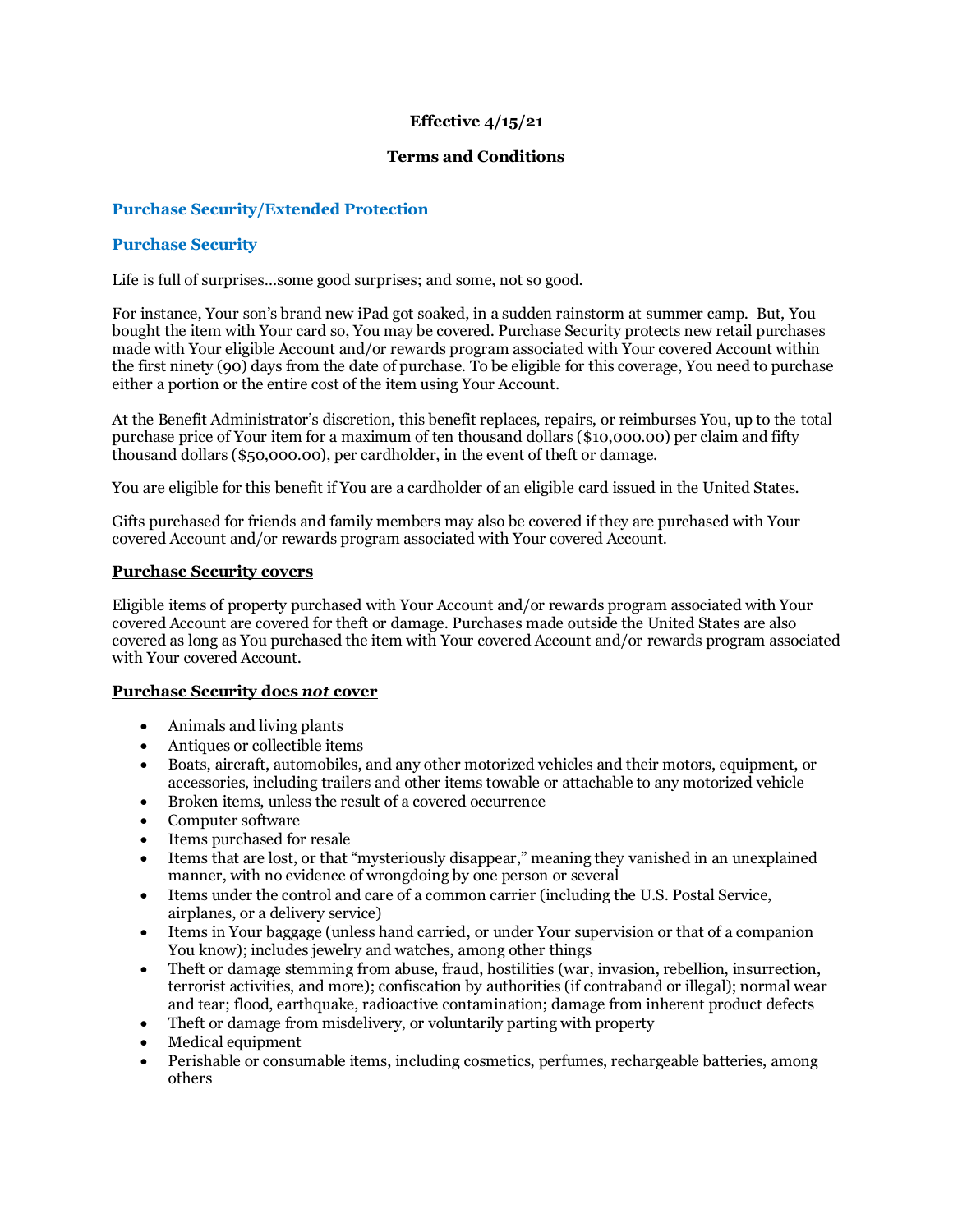- Real estate and items intended for real estate, including hard-wired and hard-plumbed items, garage doors and openers, ceiling fans, among other items
- Rented and leased items
- Traveler's checks, cash, tickets, credit or debit cards, among other negotiable purchased instruments
- Items used or pre-owned (Refurbished items will not be considered used or pre-owned as long as accompanied by a warranty)
- Losses caused by or resulting from a Cyber Incident

# **Filing a Purchase Security claim**

**Call the Benefit Administrator at 1-800-848-1943, or call collect outside the U.S. at 1-303- 967-1096, within sixty (60) days** of the damage or theft **(if You wait longer, coverage may be denied).** The Benefit Administrator will ask for some preliminary claim information, answer Your questions and send You a claim form. When You submit Your claim, be sure to include all information regarding Your claim including the time, place, cause and the amount to either replace or repair the item.

If You have insurance (homeowner's, renter's, car, employer or any other), You are required to file a claim with Your insurance company and to submit a copy of any claim settlement from Your insurance company along with Your claim form. Purchase Security provides coverage on an "excess" coverage basis, meaning it does not duplicate coverage, but pays for a loss only after valid and collectible insurance or indemnity (including, but not limited to, homeowner's, renter's, automobile, or employer's insurance policies) has been exhausted. At that point, Purchase Security will cover the loss up to the amount charged to Your eligible Account, subject to the terms, exclusions, and limits of liability of the benefit.

This benefit also pays for the outstanding deductible portion of Your insurance or indemnity for eligible claims. The maximum total limit of liability is up to ten thousand dollars (\$10,000.00) per claim occurrence and fifty thousand dollars (\$50,000.00) per cardholder. You will receive no more than the purchase price as recorded on the eligible card receipt.

When a protected item is part of a pair or set, You will receive no more than the value (as described above) of the particular part or parts, stolen or damaged, regardless of any special value that item may have as part of such a pair or set, and no more than the proportionate part of an aggregate purchase price of such pair or set.

### *For faster filing, or to learn more about Purchase Security, visit* **[www.cardbenefitservices.com](mailto:www.cardbenefitservices.com)**

Gift recipients may file their own claims, if they have the necessary substantiating documents.

## **Please submit the following documents:**

- Your signed and completed claim form
- A copy of Your monthly billing statement (showing the last four [4] digits of the Account number) demonstrating that the purchase was made on Your eligible Account and/or rewards programs associated with Your covered Account
- If more than one method of payment was used, please provide documentation as to additional currency, voucher, points or any other payment method utilized
- A copy of the itemized store receipt demonstrating that the purchase was made on Your eligible Account and/or rewards program associated with Your covered Account
- Copy of the documentation of any other settlement of the loss (if applicable)
- If the item is repairable, the estimate of repair OR a copy of the paid receipt/invoice for the repairs, indicating the type of damage to the claimed item (if applicable)
- Copy of the police report **(made within forty-eight (48) hours of the occurrence in the case of theft)**, fire report or incident report to substantiate the loss. If the loss was not reported,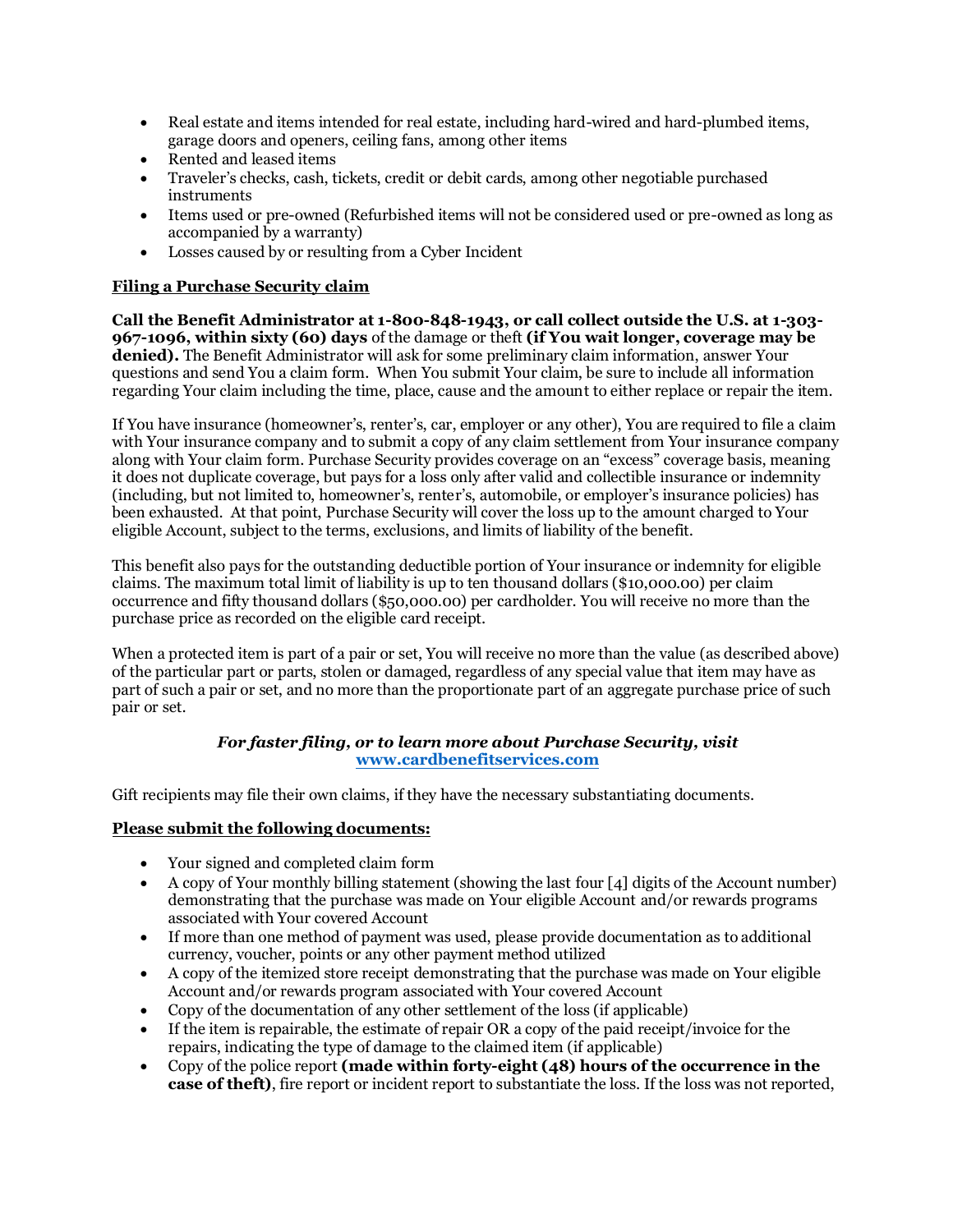please provide a replacement receipt or other sufficient proof of loss deemed eligible solely by Your Benefits Specialist (if applicable)

• Any other documents necessary to substantiate Your claim

In some cases of damage, You will be asked to send, **at Your expense**, the damaged item along with Your claim in order to substantiate the claim, so make sure to keep the damaged item in Your possession.

PLEASE NOTE: Your maximum recovery under the Purchase Security Benefit is the purchase price of the item, not to exceed the coverage limit.

### **Please return Your signed and completed form with all documentation within ninety (90) days of the date of theft or damage.**

### **How will I be reimbursed?**

Once You've met the conditions of this benefit, the Benefit Administrator will resolve Your claim in one of two ways:

- A damaged item may be repaired, rebuilt, or replaced, while a stolen item will be replaced. Typically, You will receive notice about this decision within fifteen (15) days upon receipt of Your claim documentation.
- You may receive payment to replace Your item, an amount not more than the original purchase price, less shipping and handling charges, up to ten thousand dollars (\$10,000.00) per claim and fifty thousand dollars (\$50,000.00) per cardholder. You will only be reimbursed up to the dollar amount to replace or repair the item or the program limit, whichever is less. Under normal circumstances, reimbursement will take place within five (5) business days.

## **Extended Warranty Protection**

Product warranties can be inconvenient and cumbersome to use.

Let's say You purchased a great gadget about a year ago, but it just stopped working, and You can't find Your sales receipt and warranty information. For all too common situations like these, Extended Warranty Protection can help.

Extended Warranty Protection provides You with valuable features that help You manage, use and extend the warranties for eligible items purchased on Your covered Account and/or rewards programs associated with Your covered Account. Services include Warranty Registration and Extended Protection. You are eligible for this benefit if You are a cardholder of an eligible card issued in the United States and You purchase either a portion or the entire cost of the item using Your Account and/or rewards program associated with Your covered Account.

#### **Here's how Warranty Registration works**

When You purchase an eligible item that carries a manufacturer's warranty, You can register Your purchase by calling **1-800-848-1943 or call collect outside the U.S. at 1-303-967-1096**. You can also register Your purchase online at www.cardbenefitservices.com.

The Benefit Administrator will tell You where to send Your item's sales receipt and warranty information, so they can be kept on file should You need them.

If You choose *not* to register Your item, be sure to keep Your monthly billing statement reflecting the purchase, the itemized sales receipt, the original manufacturer's written U.S. warranty and any additional warranty in a safe place. These documents will be required to verify Your claim.

## **Here's how Extended Protection works**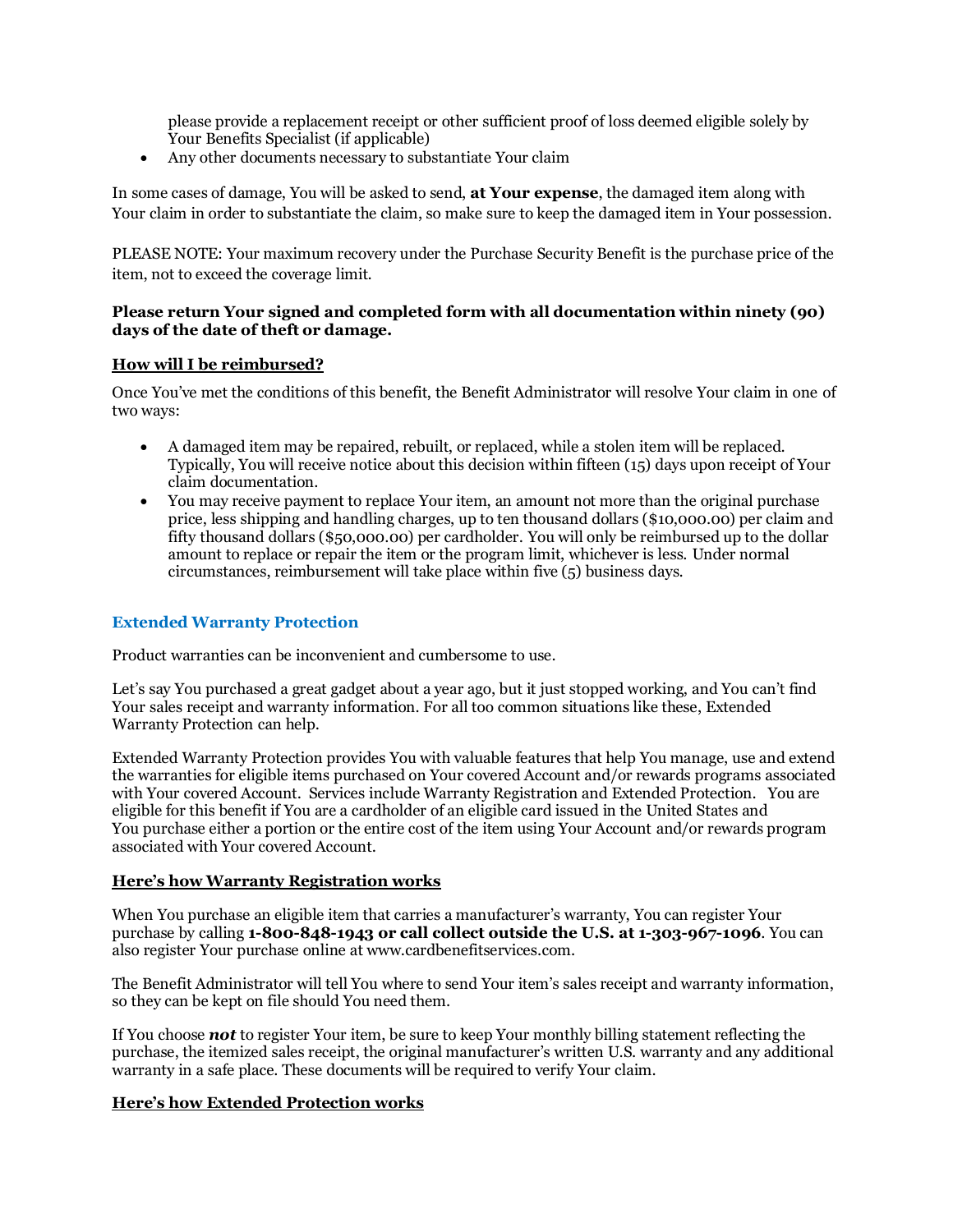Your warranty coverage can be doubled up to one (1) additional year on eligible warranties of three (3) years or less. For example, a manufacturer's warranty of three (3) months would be provided with an additional three (3) months of coverage for a combined total of six (6) months of coverage, and a warranty for six (6) months would be provided with an additional six (6) months of coverage for a combined total of twelve (12) months of coverage. However, if the manufacturer's warranty is for three (3) years, it would only be extended one (1) additional year.

This benefit is limited to no more than the original price of the purchased item (as shown on Your credit card receipt), less shipping and handling fees, up to a maximum of ten thousand dollars (\$10,000.00) per claim, and fifty thousand dollars (\$50,000.00) per cardholder.

The benefit covers purchases made both inside and outside the U.S. The eligible item must have a valid original manufacturer's U.S. repair warranty of three (3) years or less, store-purchased dealer warranty, or an assembler warranty.

## **What Extended Protection does** *not* **cover**

- Boats, automobiles, aircraft, and any other motorized vehicles and their motors, equipment, or accessories, including trailers and other items that can be towed by or attached to any motorized vehicle
- Any costs other than those specifically covered under the terms of the original manufacturer's written U.S. repair warranty, as supplied by the original manufacturer, or other eligible warranty
- Items purchased for resale
- Real estate and items which are intended to become part of real estate including, but not limited to, items that are hard-wired or hard-plumbed, garage doors, garage door openers, and ceiling fans
- Rented or leased items
- Computer software
- Medical equipment
- Used or pre-owned items (Refurbished items will be covered as long as it has a warranty with it and would not be considered used or pre-owned)
- Losses caused by or resulting from a Cyber Incident

## **Filing an Extended Protection claim**

To file a claim, call the Benefit Administrator at **1-800-848-1943 (or call collect outside the U.S., at 1-303-967-1096**), immediately after the failure of Your covered item. **Please note that if You do not notify the Benefit Administrator within sixty (60) days of product failure, Your claim may be denied.** 

The Benefit Administrator will request preliminary claim information, direct You to the appropriate repair facility, and send You the claim form. Gift recipients of eligible items are also covered, but they must provide all the documents needed to substantiate their claim.

If You received or purchased a service contract or an extended warranty when You purchased Your item, this benefit will be supplemental to, and in excess of, that coverage.

## **What You must submit to file a claim**

Fill out and sign the claim form the Benefit Administrator sent You, then submit the form **within ninety (90) days** of the product failure, along with the following documents: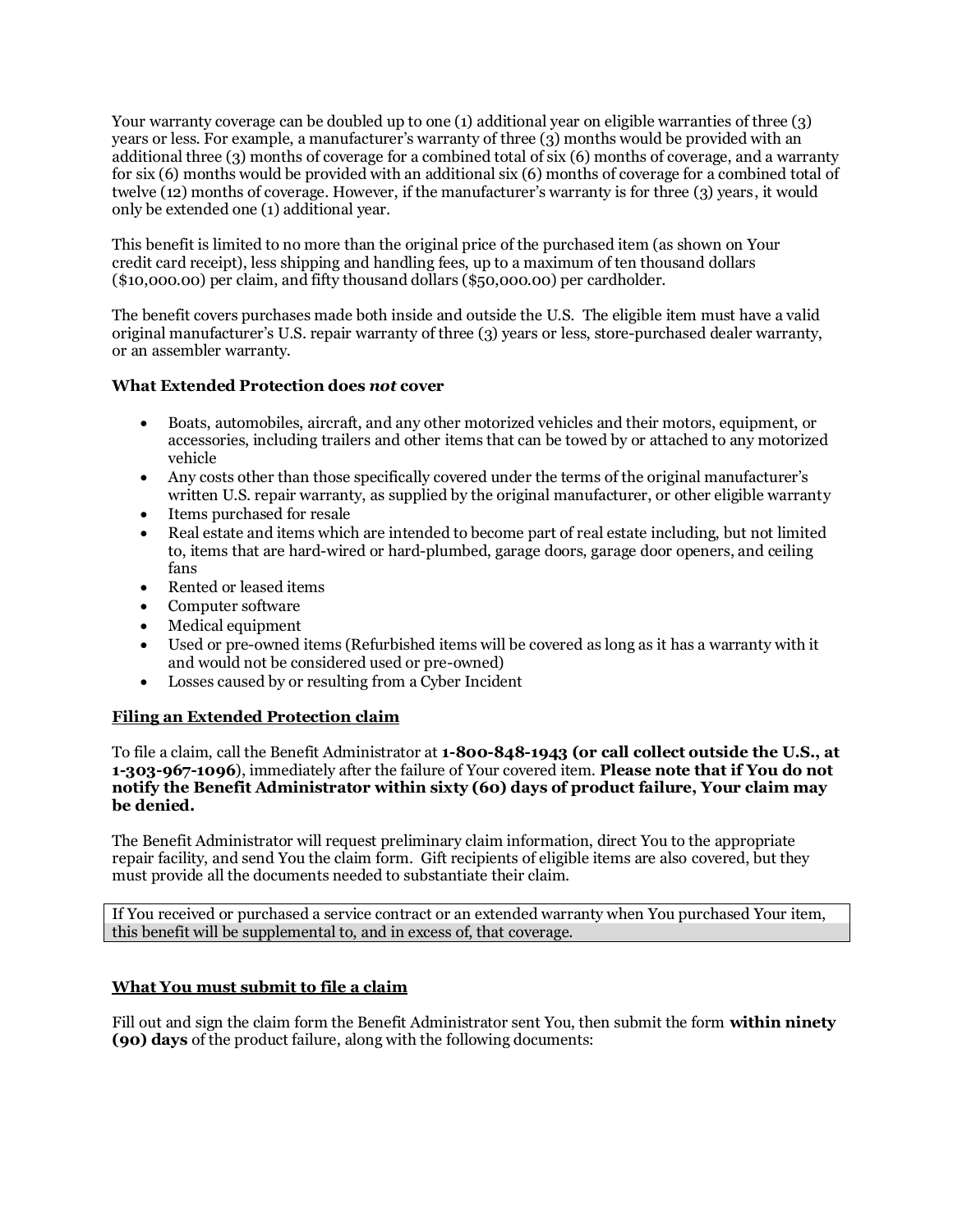- A copy of Your monthly billing statement (showing the last four [4] digits of the Account number) demonstrating that the purchase was made on Your eligible Account and/or rewards program associated with Your covered Account
- If more than one method of payment was used, please provide documentation as to additional currency, voucher, points or any other payment method utilized
- A copy of the itemized sales receipt
- A copy of the original manufacturer's written U.S. warranty, and any other applicable warranty
- A description of the item and its serial number, and any other documentation deemed necessary to substantiate Your claim (this includes bills and, if necessary, a copy of the maintenance record and receipts)
- The original repair estimate or repair bill, indicating cause of failure Any other documentation deemed necessary by the Benefit Administrator to substantiate the claim

# **All claims must be fully substantiated.**

### *For faster filing, or to learn more about Extended Warranty Protection, visit* **[www.cardbenefitservices.com](http://www.cardbenefitservices.com/)**

## **How will I be reimbursed?**

If You have substantiated Your claim and met the terms and conditions of the benefit, Your item will be replaced or repaired **at the Benefit Administrator's discretion**, but for no more than the original purchase price of the covered item, as recorded on Your credit card receipt, less shipping and handling fees, up to a maximum of ten thousand dollars (\$10,000.00) per claim, and a maximum of fifty thousand dollars (\$50,000.00) per cardholder. **You will only be reimbursed up to the amount charged to Your Account or the program limit**, whichever is less. Under normal circumstances, reimbursement will occur within five (5) business days of the receipt and approval of all required documents.

If Your item is to be repaired, or You may go to an authorized repair facility and file a claim for reimbursement. Only valid and reasonable repairs made at the manufacturer's authorized repair facility are covered.

In either case, the Benefit Administrator's payment, replacement, or repair made in good faith will fulfill the obligation under this benefit.

## **Definitions for Purchase Security and Extended Protection**

**Account** means Your credit or debit card Accounts.

**Computer Programs** means a set of related electronic instructions which direct the operations and functions of a computer or device connected to it, which enable the computer or device to receive, process, store, retrieve or send data.

**Cyber Incident** means any of the following acts:

- (a) unauthorized access to or use of Your Digital Data or a Covered Purchase;
- (b) alteration, corruption, damage, reduction in functionality, manipulation, misappropriation, theft, deletion, erasure, loss of use or destruction of Your Digital Data or a Covered Purchase;
- (c) transmission or introduction of a computer virus or harmful code, including ransomware, into or directed against Your Digital Data or a Covered Purchase;
- (d) restriction or inhibition of access to or directed against Your Digital Data or a Covered Purchase;
- (e) computer errors, including human operating error or omission; power failure, surge, or diminution of electronic systems; or mistakes in legitimate electronic code or damage from code installed on Covered Purchase during the manufacturing process, upgrade process, or normal maintenance.